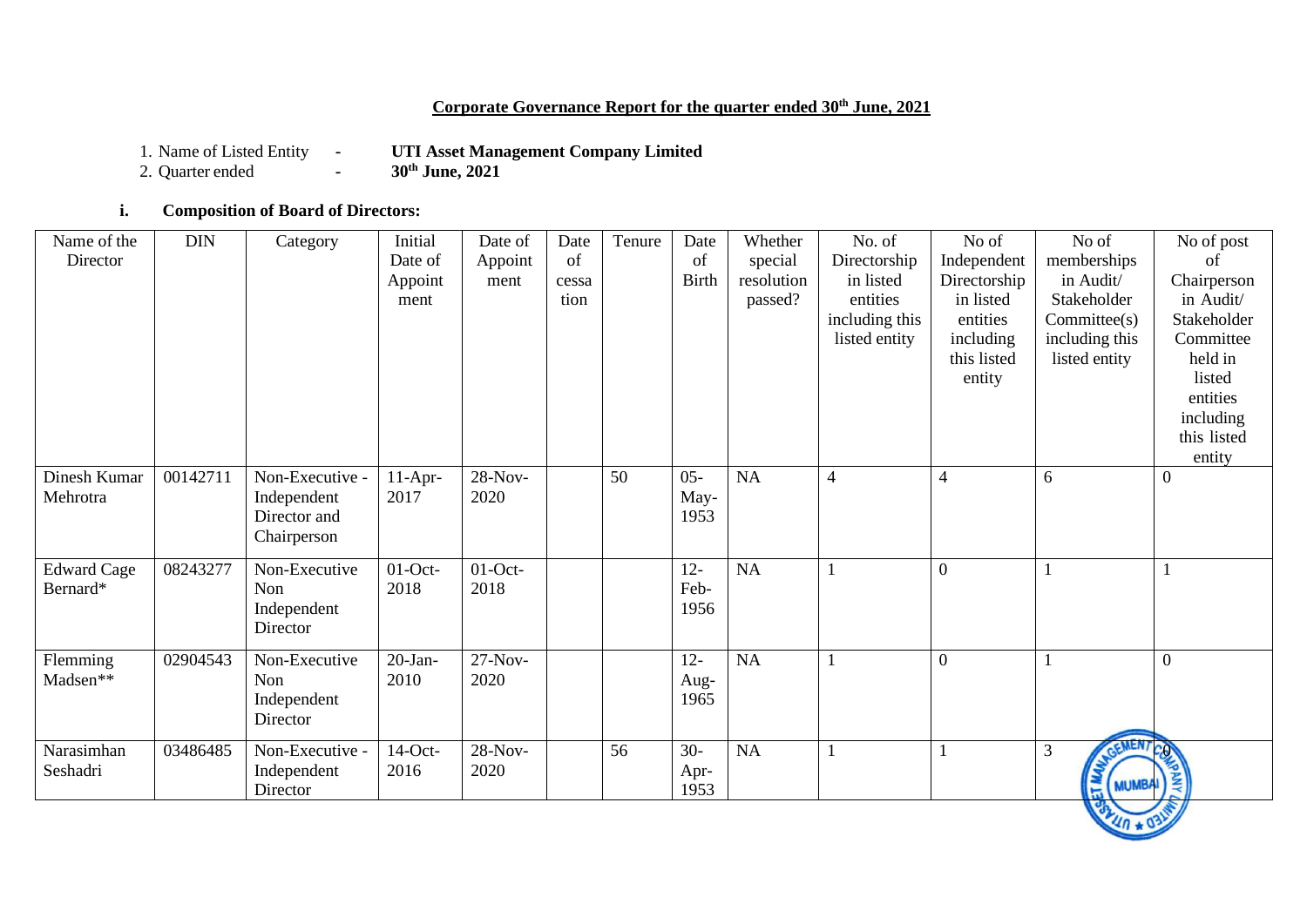| Deepak<br>Kumar<br>Chatterjee | 03379600 | Non-Executive -<br>Independent<br>Director | $25-Sep-$<br>2018  | $25-Sep-$<br>2018  | 33 | $01 -$<br>Nov-<br>1953 | <b>NA</b> | ◠ | 2 | 2      |                |
|-------------------------------|----------|--------------------------------------------|--------------------|--------------------|----|------------------------|-----------|---|---|--------|----------------|
| Dipali Hemant<br>Sheth        | 07556685 | Non-Executive -<br>Independent<br>Director | $20-Nov-$<br>2019  | $20-Nov-$<br>2019  | 19 | $04 -$<br>Jul-<br>1965 | <b>NA</b> | ◠ | ↑ | ◠<br>∠ | $\overline{0}$ |
| Jayashree<br>Vaidhyanathan    | 07140297 | Non-Executive -<br>Independent<br>Director | $20-Nov-$<br>2019  | $20-Nov-$<br>2019  | 19 | $01-$<br>Feb-<br>1970  | <b>NA</b> |   |   |        | $\overline{0}$ |
| Rajeev Kakar                  | 01888608 | Non-Executive -<br>Independent<br>Director | $20$ -Nov-<br>2019 | $20-Nov-$<br>2019  | 19 | $01-$<br>Jul-<br>1963  | NA        |   |   |        | $\overline{0}$ |
| Imtaiyazur<br>Rahman          | 01818725 | Executive<br>Director and<br><b>CEO</b>    | $28-Apr-$<br>2019  | $28$ -Apr-<br>2019 |    | $07 -$<br>Sep-<br>1963 | NA        |   |   |        | $\overline{0}$ |

(\*) Mr. Edward Cage Bernard is a foreign national and does not mandatorily required to have PAN. Accordingly, the dummy number as ZZZZZ9999Z is quoted.

(\*\*) Mr. Flemming Madsen is a foreign national and does not mandatorily required to have PAN. Accordingly, the dummy number as ZZZZZ9999Z is quoted.

| <b>Company Remarks</b>                      | 1. Mr. Imtaiyazur Rahman was appointed as the Chief Executive Officer of our Company for a period of two years with effect<br>from $13th$ June, 2020.                                                                                                                                                                                                                  |  |  |  |
|---------------------------------------------|------------------------------------------------------------------------------------------------------------------------------------------------------------------------------------------------------------------------------------------------------------------------------------------------------------------------------------------------------------------------|--|--|--|
|                                             | 2. Pursuant to the recommendation of the Nomination and Remuneration Committee, the Board of Directors had approved the<br>appointment of Mr. Sanjay Varshneya as a Nominee Director of the Company, who shall be liable to retire by rotation and the<br>appointment shall be effective post approval of shareholders at the 18 <sup>th</sup> Annual General Meeting. |  |  |  |
| Whether Regular chairperson appointed       | Yes                                                                                                                                                                                                                                                                                                                                                                    |  |  |  |
| Whether Chairperson is related to MD or CEO | N <sub>0</sub>                                                                                                                                                                                                                                                                                                                                                         |  |  |  |

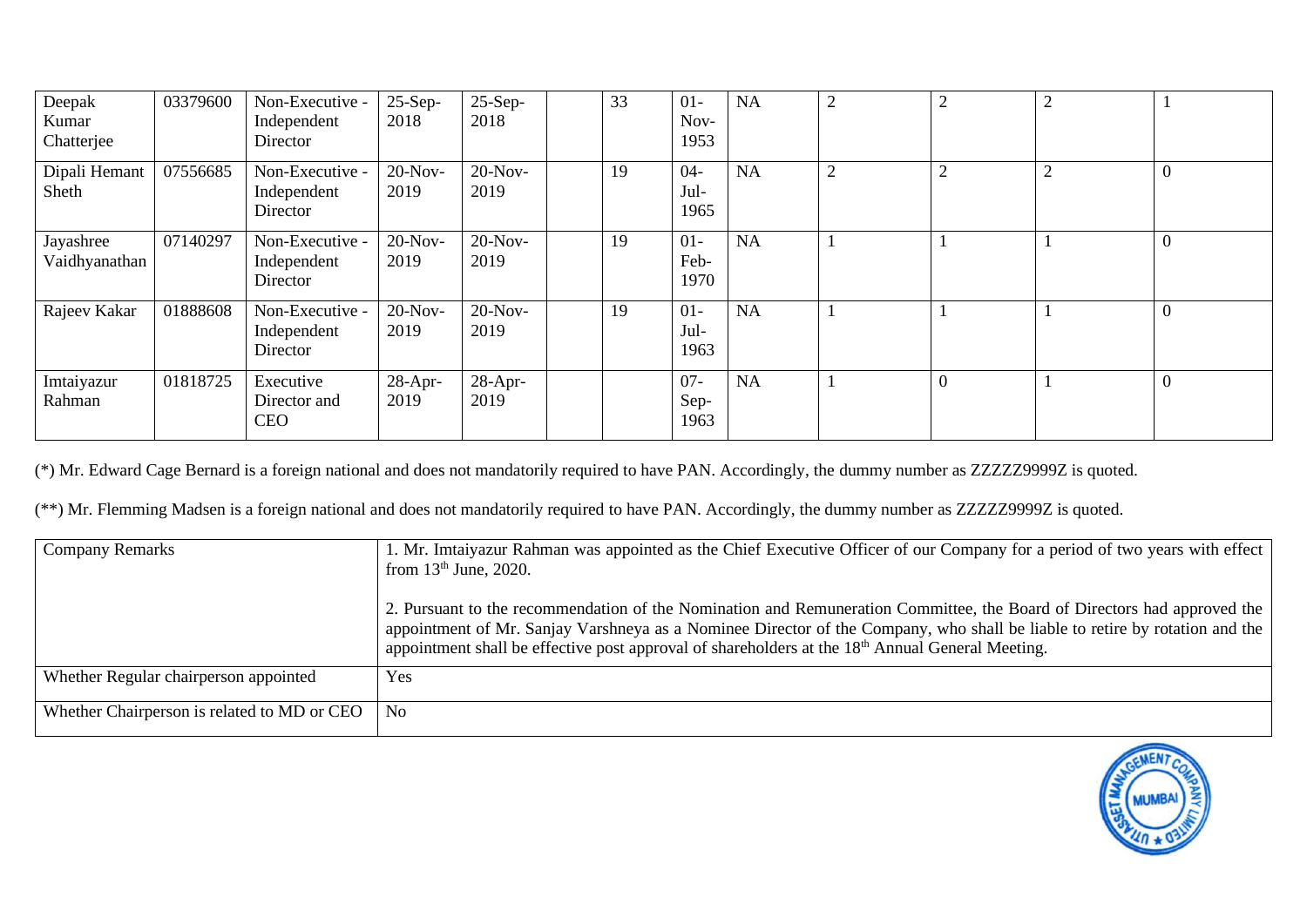### **ii. Composition of Committees**

## **a. Audit Committee:**

| Sr. No. | <b>Name of the Director</b> | <i>Category</i>                                      | <b>Chairperson/Membership</b> | <b>Appointment Date</b> | <b>Cessation Date</b> |
|---------|-----------------------------|------------------------------------------------------|-------------------------------|-------------------------|-----------------------|
|         | Deepak Kumar Chatterjee     | Non-Executive – Independent Director                 | Chairperson                   | 24-Oct-2018             |                       |
|         | Dinesh Kumar Mehrotra       | Non-Executive – Independent Director and Chairperson | Member                        | 29-Jan-2018             |                       |
|         | <b>Flemming Madsen</b>      | Non-Executive Non-Independent Director               | Member                        | 02-Mar-2010             |                       |
|         | Narasimhan Seshadri         | $Non-Execute$ – Independent Director                 | Member                        | 27-Jan-2017             |                       |
|         | Rajeev Kakar                | Non-Executive – Independent Director                 | Member                        | 16-Dec-2019             |                       |

| ∠ompany<br><b>Remarks</b>                          |     |
|----------------------------------------------------|-----|
| $Wh$ athar<br>appointed<br>rmanen.<br>CHAILD CLOUD | Yes |

## **b. Stakeholders Relationship Committee:**

| Sr. No. | <b>Name of the Director</b> | <i>Category</i>                        | <b>Chairperson/Membership</b> | <b>Appointment Date</b> | Cessation Date |
|---------|-----------------------------|----------------------------------------|-------------------------------|-------------------------|----------------|
|         | <b>Edward Cage Bernard</b>  | Non-Executive Non-Independent Director | Chairperson                   | 24-Oct-2018             |                |
|         | Deepak Kumar Chatteriee     | Non-Executive – Independent Director   | Member                        | 24-Oct-2018             |                |
|         | Jayashree Vaidhyanathan     | Non-Executive – Independent Director   | Member                        | $04 - Dec-2020$         |                |

| 77 Remark.<br>Company                       |     |
|---------------------------------------------|-----|
| Whether<br>rmanent chairperson<br>appointed | Yes |

## **c. Risk Management Committee:**

| Sr. No. | <b>Name of the Director</b> | <i>Category</i>                        | <b>Chairperson/Membership</b> | <b>Appointment Date</b> | <b>Cessation Date</b> |
|---------|-----------------------------|----------------------------------------|-------------------------------|-------------------------|-----------------------|
|         | Rajeev Kakar                | Non-Executive – Independent Director   | Chairperson                   | 04-Dec-2020             |                       |
|         | <b>Flemming Madsen</b>      | Non-Executive Non-Independent Director | Member                        | 02-Mar-2010             |                       |
|         | Narasimhan Seshadri         | Non-Executive – Independent Director   | Member                        | $05$ -Apr-2018          |                       |
|         | Deepak Kumar Chatterjee     | Non-Executive – Independent Director   | Member                        | 27-Apr-2019             | <b>ALCALD</b>         |
|         | Jayashree Vaidhyanathan     | Non-Executive – Independent Director   | Member                        | 16-Dec-2019             |                       |

**MUMBAI** 

길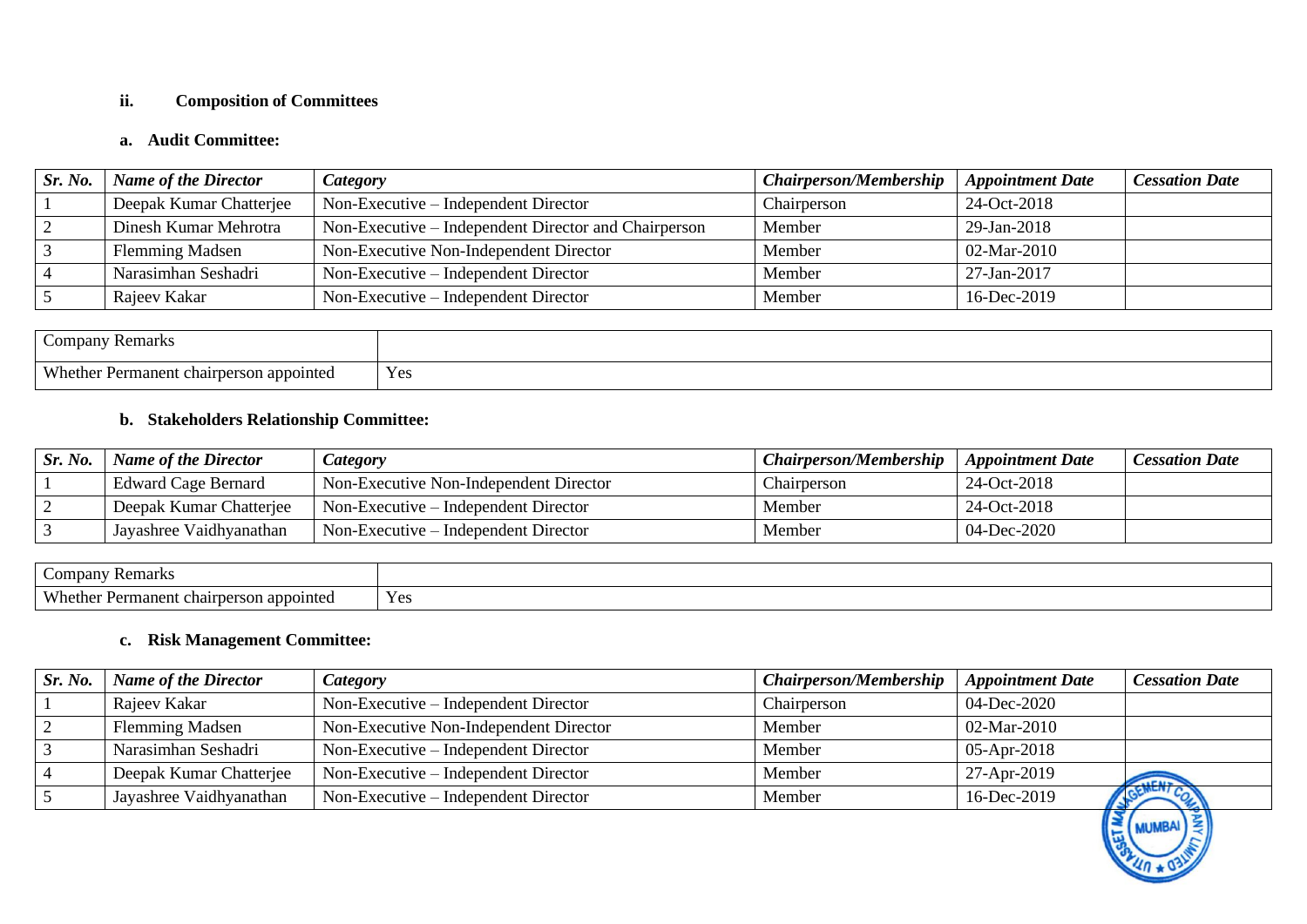| Companv<br>Remarks                                                             |     |
|--------------------------------------------------------------------------------|-----|
| <b>XX71</b><br>ിന്നവില് <del>പ</del><br>≁ermanent<br>: chairperson<br>nether " | Yes |

# **d. Nomination and Remuneration Committee:**

| Sr. No. | <b>Name of the Director</b> | Category                                             | <b>Chairperson/Membership</b> | <b>Appointment Date</b> | <b>Cessation Date</b> |
|---------|-----------------------------|------------------------------------------------------|-------------------------------|-------------------------|-----------------------|
|         | Narasimhan Seshadri         | Non-Executive – Independent Director                 | Chairperson                   | 24-Oct-2018             |                       |
|         | Dinesh Kumar Mehrotra       | Non-Executive – Independent Director and Chairperson | Member                        | $05$ -Apr-2018          |                       |
|         | Edward Cage Bernard         | Non-Executive Non-Independent Director               | Member                        | 24-Oct-2018             |                       |
|         | Dipali Hemant Sheth         | $Non-Execute$ – Independent Director                 | Member                        | 16-Dec-2019             |                       |

| $\mathcal{L}^{\text{OPT}}$<br>* Kemark.                                                  |             |
|------------------------------------------------------------------------------------------|-------------|
| Who<br>$\sim$<br>$\sim$ then<br>Permanent<br>t chairt<br>$.$ $Prcor$<br>int<br>™uutu<br> | YA<br>1 U.S |

# iii. **Meeting of Board of Directors:**

| Date(s) of Meeting (if any) in the | $Date(s)$ of Meeting (if any) in the | Whether requirement of | <b>Number of Directors</b> | <b>Number of Independent</b> |
|------------------------------------|--------------------------------------|------------------------|----------------------------|------------------------------|
| previous quarter                   | relevant quarter                     | <b>Ouorum</b> met      | present                    | Directors present            |
| 29-Jan-2021                        | 28-Apr-2021                          | Yes                    |                            |                              |
| 05-Feb-2021                        | $07$ -Jun-2021                       | Yes                    |                            |                              |
|                                    | $30$ -Jun-2021                       | Yes                    |                            |                              |

| Company Remarks                 |           |
|---------------------------------|-----------|
| Maximum gap between any two     | <u>UJ</u> |
| consecutive (in number of days) |           |

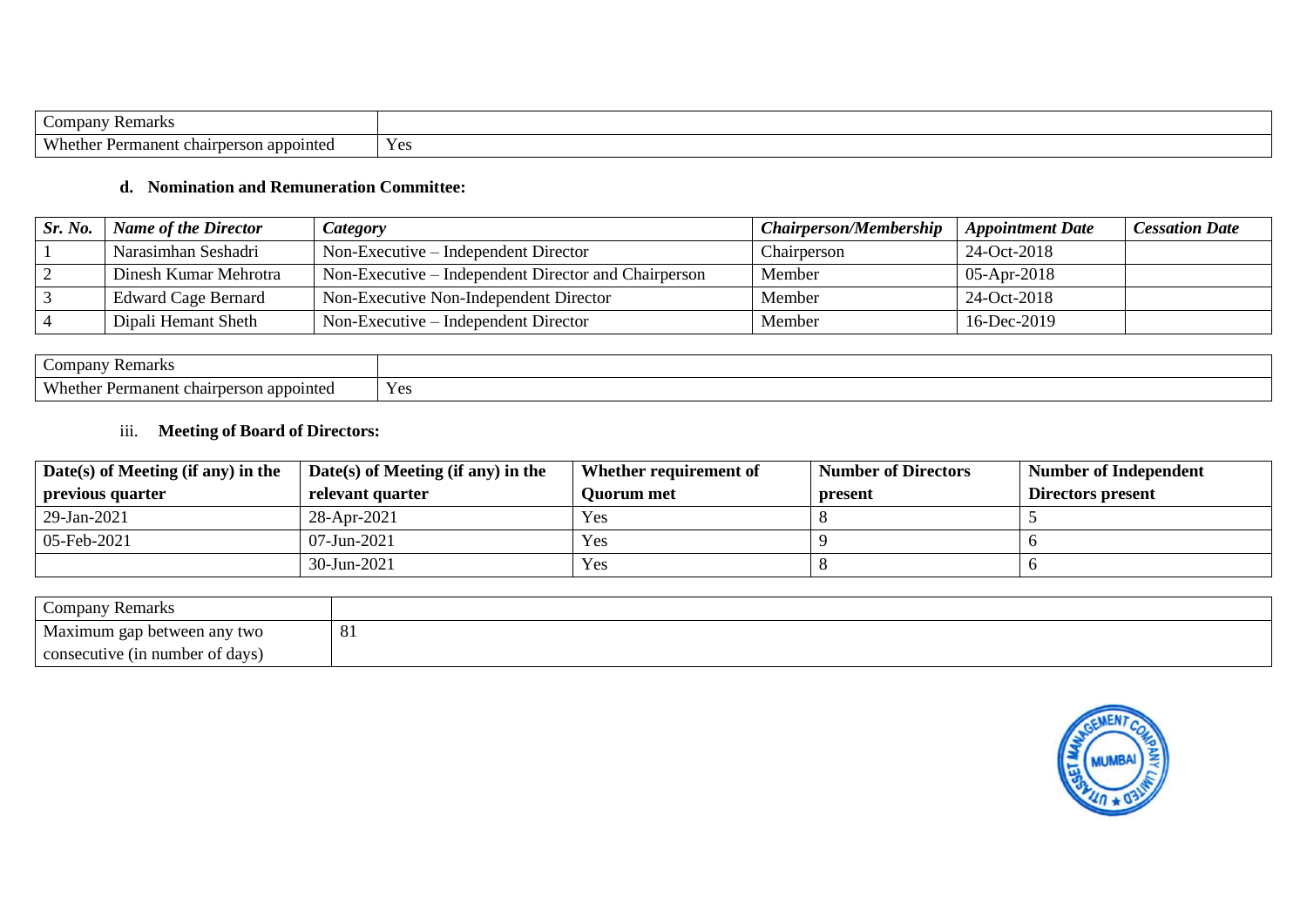## iv. **Meeting of Committees**

| Name of the            | Date(s) of meeting during of the  | Date(s) of meeting of the         | Whether requirement of     | Number of                | Number of independent |
|------------------------|-----------------------------------|-----------------------------------|----------------------------|--------------------------|-----------------------|
| <b>Committee</b>       | committee in the previous quarter | committee in the relevant quarter | <b>Quorum met (Yes/No)</b> | <b>Directors present</b> | directors present     |
| <b>Audit Committee</b> | 29-Jan-2021                       |                                   | Yes                        | 5                        | 4                     |
| <b>Audit Committee</b> |                                   | 28-Apr-2021                       | Yes                        | 5                        | $\overline{4}$        |
| <b>Audit Committee</b> |                                   | 07-Jun-2021                       | Yes                        | 5                        | $\overline{4}$        |
| Nomination &           | 27-Jan-2021                       |                                   | Yes                        | 4                        | 3                     |
| Remuneration           |                                   |                                   |                            |                          |                       |
| Committee              |                                   |                                   |                            |                          |                       |
| Nomination &           |                                   | 21-Apr-2021                       | Yes                        | $\overline{\mathcal{A}}$ | 3                     |
| Remuneration           |                                   |                                   |                            |                          |                       |
| Committee              |                                   |                                   |                            |                          |                       |
| Nomination &           |                                   | 04-Jun-2021                       | Yes                        | 4                        | $\overline{3}$        |
| Remuneration           |                                   |                                   |                            |                          |                       |
| Committee              |                                   |                                   |                            |                          |                       |
| Nomination &           |                                   | 25-Jun-2021                       | Yes                        | 4                        | 3                     |
| Remuneration           |                                   |                                   |                            |                          |                       |
| Committee              |                                   |                                   |                            |                          |                       |
| Stakeholders           |                                   | 26-Apr-2021                       | Yes                        | 3                        | $\mathfrak{2}$        |
| Relationship           |                                   |                                   |                            |                          |                       |
| Committee              |                                   |                                   |                            |                          |                       |
| <b>Risk Management</b> | 22-Jan-2021                       |                                   | Yes                        | 5                        | $\overline{4}$        |
| Committee              |                                   |                                   |                            |                          |                       |
| <b>Risk Management</b> |                                   | 02-Jun-2021                       | Yes                        | 5                        | $\overline{4}$        |
| Committee              |                                   |                                   |                            |                          |                       |

| Company Remarks                       |    |
|---------------------------------------|----|
| Maximum gap between any two           | 88 |
| consecutive (in number of days) [Only |    |
| for Audit Committee]                  |    |
|                                       |    |